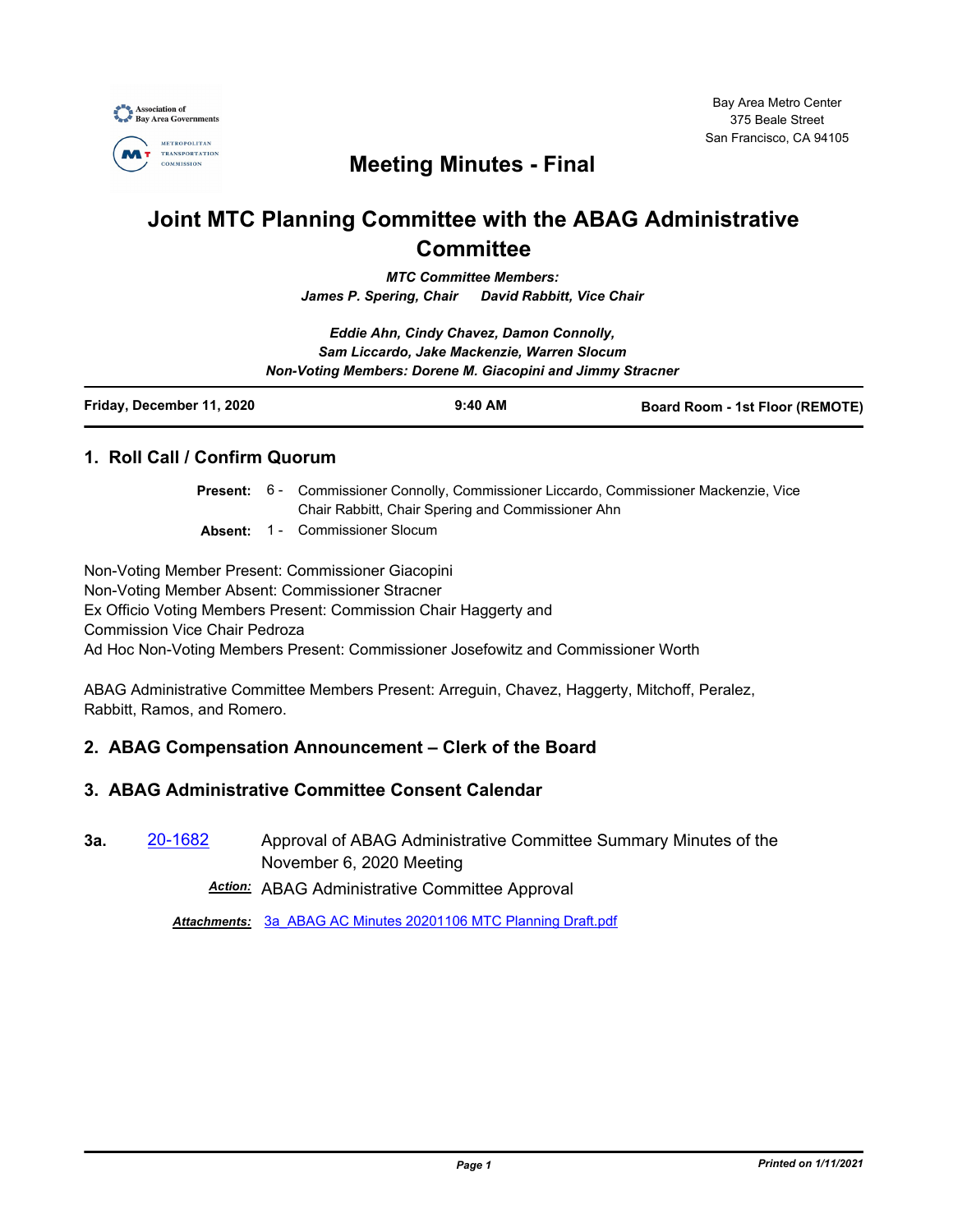#### **4. MTC Planning Committee Consent Calendar**

**Upon the motion by Commissioner Connolly and second by Commissioner Liccardo, the MTC Planning Committee Consent Calendar was unanimously approved. The motion carried by the following vote:**

- Aye: 6 Commissioner Connolly, Commissioner Liccardo, Commissioner Mackenzie, Vice Chair Rabbitt, Chair Spering and Commissioner Ahn
- **Absent:** 1 Commissioner Slocum
- **4a.** [20-1683](http://mtc.legistar.com/gateway.aspx?m=l&id=/matter.aspx?key=21548) Approval of MTC Planning Committee Minutes of the November 6, 2020 Meeting

*Action:* MTC Planning Committee Approval

*Attachments:* [4a\\_MTC PLNG\\_Minutes\\_Nov 6 2020.pdf](http://mtc.legistar.com/gateway.aspx?M=F&ID=7b9aa1e1-abdf-45c7-8c07-4605927e9146.pdf)

**4b.** [20-1684](http://mtc.legistar.com/gateway.aspx?m=l&id=/matter.aspx?key=21549) MTC Resolution No. 3000, Revised - Congestion Management Program Policy

*Action:* MTC Planning Committee Approval

*Presenter:* Adam Noelting

*Attachments:* [4b\\_MTC Reso-3000\\_CMP\\_Guidance.pdf](http://mtc.legistar.com/gateway.aspx?M=F&ID=e1d8a6a9-039f-481d-8234-416dbf47d137.pdf)

## **5. Information**

**5a.** [21-0010](http://mtc.legistar.com/gateway.aspx?m=l&id=/matter.aspx?key=21603) Plan Bay Area 2050: What's Next for 2021?

Presentation on the status of Plan Bay Area 2050 and anticipated milestones for the final phase in 2021.

- *Action:* Information
- *Presenter:* Dave Vautin

*Attachments:* [5a\\_PBA50\\_Update\\_2021.pdf](http://mtc.legistar.com/gateway.aspx?M=F&ID=0abcf7af-8270-4310-bf44-af24c8bdca5e.pdf)

Roland Lebrun spoke on this item.